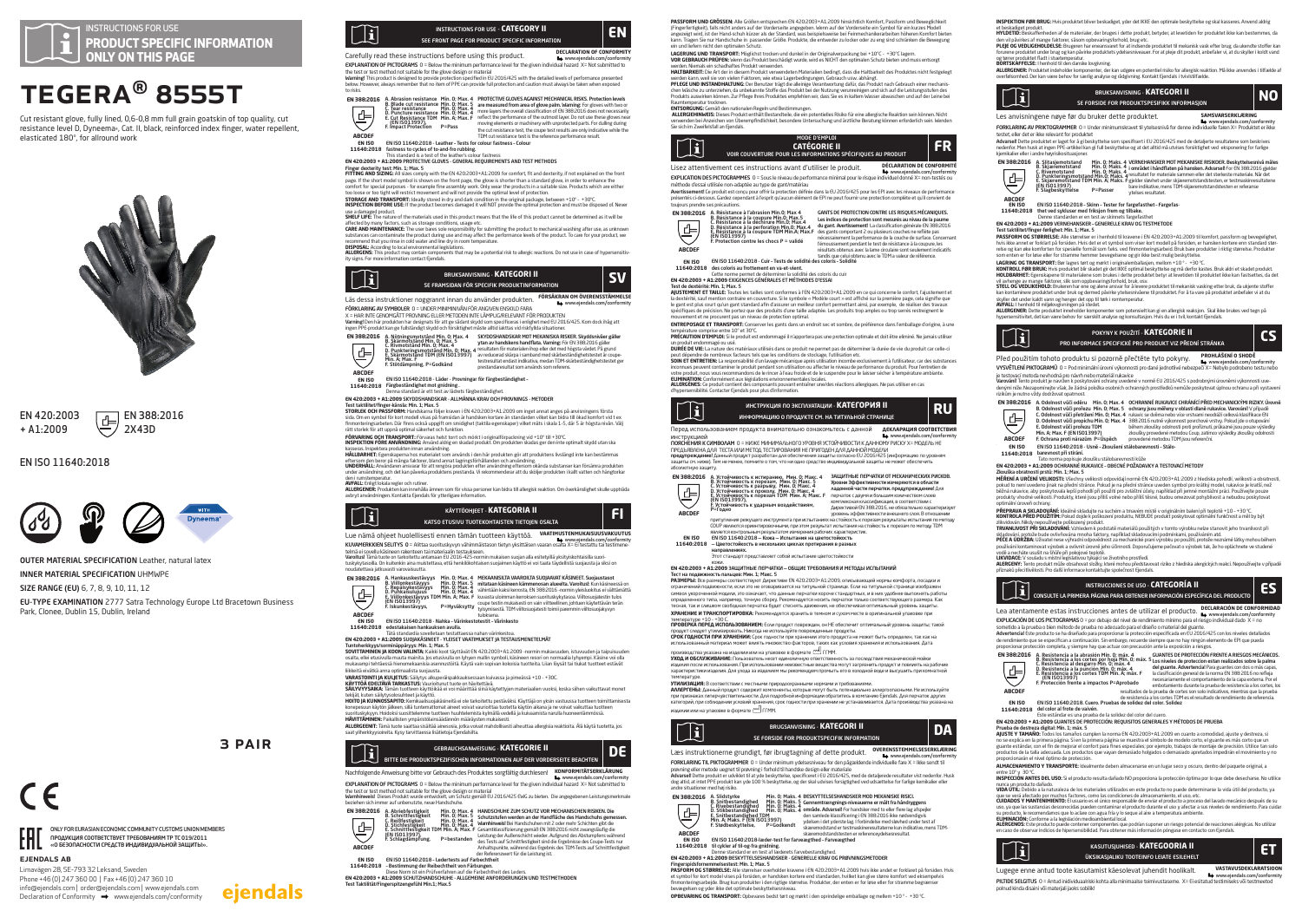**Hoiatusi** Antud toode on mõeldud kasutamiseks olukorras,kus on vajalik kaitse EU 2016/425 kehtestatud oludes ja allpool esitatud<br>kaitsetaseme juures. Pidage siiski meele, et ükski isikukaitsevahend ei taga täielikku kaits

ettevaatlikult. **EN 388:2016** A. Kulumiskindlus Min. 0; Max. 4<br>B. Lõikekindlus Min. 0; Max. 4<br>C. Rebimiskindlus Min. 0; Max. 4<br>E. Lõikekindlus TDM Min. A; Max. F<br>E. Nõrutuse kaitse P=Läbitud<br>F. Põrutuse kaitse P=Läbitud MEHAANILISTE OHTUUBE EEST KAITSIVAD KINDAD. Kaitsetaset<br>enänakihiliste kinna peopesa piirkonnast. Hoiatusi Kahe- või<br>enänakihiliste kinnaste koral ei pruugi EN 388:2016 üldusasifikatsioon<br>kajastada pealmise kihi toimivust. 写

**ABCDEF EN ISO 11640:2018** EN ISO 11640:2018 - Nahk – Värvipüsivuse katsed – Värvipüsivus

hõõrdumise toimele.<br>Soo etaadad hõlmah naha vänimileiuus katee See standard hõlmab naha värvipüsivus katset.<br>**EN 420:2003 + A1:2009 KAITSEKINDAD - ÜLDISED NÕUDED JA TESTMEETODID** 

Liikuvustest: Min. 1; Max. 5<br>Liikuvustest: Min. 1; Max. 5<br>Konny ja Kali ja ja Karl Käik suurused vastavad muaavuse sobiyuse ja liikuvuse osas FM 420-2003+41-2009 standardile **SOBIVUS JA SUURUSED:** Kõik suurused vastavad mugavuse, sobivuse ja liikuvuse osas EN 420:2003+A1:2009 standardie,<br>kui esilehel pole märgitud teistii. Kui esiküljel on toodud lühikese mudeli sümbol on kinnas eriotstarbete eeldavate koostetoode - lintsustamiseks standardsest kindas<br>olevad tooted niiravad liikumist ja ei naku optimaalset kaitset.

**HOIUSTAMINE JA TRANSPORT:** Ideaalsed hoiutingimused on kuivas ja pimedas ruumis ning originaalpakendis, temperatuurivahemikus +10º - +30ºC. **KONTROLLIGE ENNE KASUTAMIST:** Kui toode on kahjustatud pole selle kaitsetoime optimaalne ja see tuleks minema visata.

**SAILITUSAE**G: Selles tootes kasutatud materjalide omaduste tõttu ei saa toote eluiga täpselt määrata, kuna seda mõjutavad mitmed<br>tegurid nagu holutingimused, kasutus jne.<br>**PUHASTAMINE JA HOOLDAMINE:** Kasutaja vastutab ise

**rumas iamine ja nuuluamine**l kasutaja västudu os toute menaannos pesembe eest parast iga koortookonomikoortooko<br>ained võivad kasutamise käigus toote saastada ja mõjutada selle kasutusomadusi. Toote hooldamiseks soovitame

vees ja nputada toatemperatuuni nöörile kuivama.<br>**KASUTUSELT KÕRVALDAMINE:** Lähtuvalt kohalikest keskkonnanõuetest.

**KASUTUSELT KORVALDAMINE**: Lähtuvalt kohalikest keskkonnanõuetest.<br>**ALLERGENID:** Antud toode sisaldab komponente, mis võivad põhjustada allergilisi reaktsioone. Ärge kasutage ülitundlikkuse märkide<br>Ilmnemisel. Üksikasjalik



# A termék használata előtt figyelmesen olvassa el ezeket az utasításokat. **MEGFELELŐSÉGI NYILATKOZAT**

www.ejendals.com/conformity A PIKTOGRAMOK MAGYARÁZATA 0 = A minimális teljesítményszint alatt az adott veszélyre X= Nem tesztelték, vagy a vizsgálati

módszer nem volt megfelelő a kesztyű kivitele vagy anyaga szempontjából<br>Figyelmeztetés! Ezt a terméket a EU 2016/425 által meghatározott védelem biztosítására tervezték, melynek szintjei alább láthatók.<br>Arra azonban mindig

van kitéve.<br>EN 388:2016 A. Kopásállóság<br>- C. Szakítószlárdság – Kitéve – Millio Min. O: max. 4<br>- C. Szakítószlárdság – Kitéve – Min. O: max. 4<br>- E. Vágással szembeni ellenállás TDM Min. A: max. 4<br>- E. Vágással szembeni el E. Vágással szembeni ellenallas 1 vm Min. A; max.<br>(EN ISO13997)<br>F. Ütődés elleni védelem P=Megfelelt VÉDŐKESZTYŰ MECHANIKAI KOCKÁZATOK. A védelmi<br>szinteket a kesztyű tenyér részén mérik. Figyelmeztetés!<br>Több rétegű kesztyűknél az EN 388:2016 szerinti általános<br>besorolás nem feltétlenül a legkülső réteg teljesítményét tükrözi. A vágásállósági teszt során bekövetkező tompulás esetében a Coupe-teszteredmények tájékoztató jellegűek, míg a vágással szembeni ellenállást mérő TDM-teszt a referenciateljesítmény eredményét adja. **EN 388:2016 ABCDEF**

**EN ISO 11640:2018** tartóság váltakozó irányú dörzsöléssel szemben. Ez a szabvány a bőr színtartósságát vizsgálja. eseu:<br>míg a vágással szembeni ellenállást mérő<br>EN ISO 11640:2018 - Bőr – Színtartósági vizsgálatok – Szín<br>a tartóság váltakozó iránvú dörzsöléssel szemben.

### **EN 420:2003 + A1:2009** VÉDŐKESZTYŰ – ÁLTALÁNOS KÖVETELMÉNYEK ÉS VIZSGÁLATI MÓDSZEREK

Ujjügyességi teszt: Min. 1; max. 5 **ILLESZKEDÉS ÉS MÉRETEZÉS:** Az összes méret az EN 420:2003+A1:2009 szerinti a kényelem, az illeszkedés és az ügyesség

szempontjából, ha nincs más teltüntetve a cimlapon. Ha a rövid modell szimbóluma látható a cimlapon, akkor a kesztyű egy<br>szabványos kesztyűnél rövidebb, hogy kényelmesebb legyen különleges célokra való használatnál–például védelmi szintet.<br>**TÁROLÁS ÉS SZÁLLÍTÁS:** Ideá<u>li</u>s esetben száraz és sötét környezetben, az eredeti csomagolásában tárolandó +10℃ és +30℃ között.

**ELLEMORZES HASZMALAT ELDTT:** Ha a termék megsérű, akkor NEM nyújt optimális védelmet, ezért meg kell semnísíteni. Soha ne<br>teszmáljon sérült temléket.<br>csámos tényesőnék lesz kitéve, mint például tárolási körülmények, haszn

terméket a gondozása érdekében öblítse át hideg vízben, majd hagyja megszáradni szobahőmérsékleten.

**ARTALMATLANITAS:** A helyi környezetvédelmi szabályozásnak megfelelően.<br>**ALLERGÉNEK:** Ez a termék olyan anyagokat is tartalmazhat, amelyek allergiás reakciók potenciális kockázatát hordozhatják. Túlérzéke-<br>nység esetén ne



# Leggere attentamente le istruzioni prima di utilizzare questo prodotto. **DICHIARAZIONE DI CONFORMITÀ** www.ejendals.com/conformity

SPIEGAZIONE DEI PITTOGRAMMI 0 = Al di sotto del livello minimo di prestazioni per il pericolo individuale dato X= Non sottoposto alla prova o al metodo di prova adatto per la progettazione o il materiale del guanto

**Attenzione!** Questo prodotto è progettato perfornire la protezione specificata nella norma EU 2016/425, con i livelli dettagliati di<br>prestazioni indicati. Tuttavia ricordate che nessun elemento di DPI è in grado di fornir prendere precauzioni quando si è esposti a rischi.

> A. Resistenza all'abrasione Min. 0; Max. 4<br>B. Resistenza al taglio da lama Min. 0; Max. 5<br>C. Resistenza allo strappo Min. 0; Max. 4<br>D. Resistenza alla perforazione Min. 0; Max. 4<br>E. Resistenza al taglio da lama TDM Min. A; GUANTI DI PROTEZIONE CONTRO I RISCHI MECCANICI. I<br>livelli di protezione sono misurati nella zona del palmo<br>del guanto. Attenzionel Per i guanti con due o più strati la<br>classificazione complessiva della norma EN 388:2016 no

riflette necessariamente le prestazioni dello strato esterno. Per la smussatura durante il test di resistenza al taglio, i risultati del coupe test sono soltanto indicativi solo mentre il test di i risultati del coupe test sono soltanto indicativi solo mentre il test di<br>**EN ISO 11640:2018 - Pelle - Test di solidità del colore - Solidità il risultato di riferimento della prestazione.<br><b>EN ISO 11640:2018 - Pelle - Tes** 

**11640:2018**

del colore a cicli di sfregamento va-e-vieni. Questa norma consiste in un test per determinare la solidità del colore della pelle

### **EN 420:2003 + A1:2009** GUANTI DI PROTEZIONE - REQUISITI GENERALI E METODI DI PROVA

**EN 388:2016**

T**est di destrezza Piñ. 1, Hax S**<br>MSTRIBUTA E MALIE: Se non diversamente indicato nella prima pagina. tutte le misure sono conformi alla EN 420.2003 +A1.2009<br>ASSTRIBUTA En di all'igliozone la conocida per sona l'osciali ad

**IMMAGAZZINAMENTO E TRASPORTO:** Le condizioni di immagazzinato ideali sono in un luogo asciutto e buio nella confezione

originale, tra +10ºC e +30ºC. **CONTROLLARE PRIMA DELL'USO:** Se il prodotto è danneggiato, NON fornirà la protezione ottimale e deve essere sostituito. Non utilizzare mai un prodotto danneggiato. **DURATA DI CONSERVAZIONE:** La natura dei materiali che costituiscono questo prodotto indica che la durata dello stesso non può

essere stabilita, in quanto verrà influenzata da diversi fattori, quali le condizioni di conservazione, di utilizzo, ecc.

**CURA E MANUTENZIONE:** L'utente è l'unico responsabile del lavaggio meccanico del prodotto dopo l'utilizzo, polché sostanze<br>sconosciute possono contaminare il prodotto durante l'utilizzo e incloere sui relativi lla prestaz

**SMALTIMENTO:** Secondo le normative ambientali locali. ' **ALLERGENI:** Questo prodotto può contenere componenti che possono costituire un potenziale rischio di reazioni allergiche. Non usare in





### Pradėdami naudoti šį gaminį, atidžiai perskaitykite instrukciją. ATITIKTIES DEKLARACIJA ŽENKLŲ REIKŠMĖSO = Žemiau, negu minimalus charakteristikos lygmuo konkrečiam pavojui X= Nebuvo bandytas arba bandymo metodas netiko pirštinių modeliui, medžiagai

**įspėjimas!** Sis gaminys turi apsaugoti pagal direktyvą EU 2016/425 dėl asmeninių apsaugos priemonių (AAP), tikslius jo charakteristikų<br>lygmenis rasite žemiau. Vis dėlto turite atsiminti, kad joks AAP gaminys negali suteik atsargiam, kai egzistuoja rizika.



**ABCDEF**

EN 388:2016 A. Atsparumas trinčiai Min. 0; Maks. 4 \_ APSAUGINES PIRSTINES NUO MECHANINIO POVEIKIO. Apsaugos B. Atsparumas įpjovimui Min. 0; Maks. 5<br>C. Atsparumas plyšimui Min. 0; Maks. 4<br>D. Atsparumas pradūrimui Min. 0; Maks. 4<br>E. Atsparumas įpjovimui TDM Min. A; Maks. F<br>F. Apsauga nuo smūgių, P=Tinkama lygis matuojamas pirštinių delnų plote. įspėjimas! Dviejų ar daugiau sluoksnių pirštinių bendra EN 388:2016 klasifikacija nebūtinai rodo išorinio sluoksnio charakteristikas. Atliekant atsparumo įpjovimams testą (atbukinimas), COUP testo rezultatai yra tik orientaciniai, o TDM atsparumo įpjovimams testas yra nuorodinis našumo rezultatas.

**EN ISO**  nuorodinis nasi.<br>-EN ISO 11640:2018 - Oda - Spalvinio atsparumo testai - Spal-

**11640:2018** vinio atsparumo testai trynimo ciklams. Šis standartas yra odos spalvinio atsparumo testas **EN 420:2003 + A1:2009** APSAUGINĖS PIRŠTINĖS. BENDRIEJI REIKALAVIMAI IR BANDYMŲ METODAI Pirštų miklumo testas: Min. 1; Maks. 5



**EN 388:2016**

Ίi

**ABCDEF**

Nigyh nie niekty używać uszłodoznego produktu.<br>ponieważ zależy ona od wielku czynników, takich jak min. warunki przebowywania i sposób użytkowania.<br>ponieważ zależy ona od wielku czynników, takich jak min. warunki przechowy **UTYLIZACJA:** Zgodnie z lokalnymi przepisami dotyczącymi ochrony środowiska naturalnego. '

**EN 420:2003 - A 1.2009 RECKAIN: COLFIDONIE- WYMAGANIA OGÓLNE I METODY TESTOWANIA**<br>**Klasyfikacja zręzności palców: Michael Stars S**<br>**komkrowanie i RozzMiałk** Wszystkie rozmiary sa zgodne z normą EN 420:2003-N-12000 obreśla nym rozmiarze. Zbyt luźne lub ciasne rękawice mogą ograniczać ruchy i nie zapewnią optymalnej ochrony przed zagrożeniem.<br>**PRZECHOWYWANIE I TRANSPORT:** Najlepiej przechowywać w suchym i ciemnym pomieszczeniu, w oryginalnym

**TINKAMI DYDŽIAI:** Visi dydžiai atitinka EN 420:2003+A1:2009 patogumo, tinkamumo ir pirštų miklumo reikalavimus, jeigu pirmame puslapyje nėra kitaip nurodyta. Jeigu pirmame puslapyje nurodytas trumpo modelio simbolis, tai ši pirštinė trumpesnė už standartinę<br>tam, kad teiktų patogumą tam tikromis sąlygomis, pavyzdžiui, atliekant smulkius suninkimo, **LAIKYMAS IR GABENIMAS:** Geriausia laikyti sausoje ir tamsioje vietoje originalioje pakuotėje nuo +10° iki +30° C.<br>**PRIEŠ NAUDOJIMĄ TIKRINKITE:** Jeigu gaminys pažeistas, jis neatliks savo paskirties - jį reikia išmesti. Ni

**PRIES NAUJUJIJIPAJ IKKINKI IE** jęty gaminy padstaca, pa iteliuta sarotus tus- jętiera niesta interakcione parato<br>Veiksniai, pvz., laikymo sąlygos, naudojimas ir t. t.<br>Veiksniai, pvz., laikymo sąlygos, naudojimas ir t. t.<br> **PRIEZIURA:** Vartotojas prisilma išskirtinę atsakomybę už produkto plovimą mechaniniu būdu po naudojimo, nes nežinomos medžiagos<br>gali užteršti ganinių ir turėti įtakos gaminio veikimo efektyvumui. Atliekant gaminio priežiū **ISMETIMAS:** Pagal vietos aplinkos apsaugos įstatymus.<br>**ALERGENAI:** Šio gaminio sudėtyje yra komponentų, galinčių sukelti alergines reakcijas. Nenaudokite, jei oda labai jautri. Daugiau

Pirms izstrādājuma lietošanas rūpīgi izlasiet šo instrukciju. **ATBILSTĪBAS DEKLARĀCIJA** www.ejendals.com/conformity <<br>PIKTOGRAMMU SKAIDROJUMS 0 = zem minimālā ekspluatācijas īpašību līmeņa dotajam individuālajam apdraudējumam X= nav iesniegts testēšanai, vai arī testēšanas metode nav piemērota cimdu uzbūvei vai materiālam<br>**Brīdinājums!** Šis izstrādājums ir paredzēts aizsardzības nodrošināšanai saskaņā ar EU 2016/425, precīzi ekspluatācijas īpašību līm norādīti zemāk. Tomēr ņemiet vērā, ka neviens individuālās aizsardzības līdzeklis nevar nodrošināt pilnu aizsardzību, tādēļ, saskarotie<br>norādīti zemāk. Tomēr ņemiet vērā, ka neviens individuālās aizsardzības līdzeklis neva

pretošanāsspējas noteikšanai ir snieguma atsauces rezultāti.<br>EN ISO 11640:2018 — Āda — Krāsu noturības testi — Krāsu

Pieteu kostiguma teste. Pin 1,1 Paks 5<br>12Hebruari 10 (12Hebruari 10 milion pako novodidis sväddik visi izmēri atbist standartan EN-k2. 1202-01-21 at<br>omdam, iai palieliabu komfortu baškem inētiem, piemēram, pieteus montātas **UZGLABĀŠANA UN TRANSPORTĒŠANA:** Jāuzglabā sausā un tumšā vietā oriģinālajā iepakojumā, temperatūrā no +10º līdz +30ºC. **PĀRBAUDE PIRMS LIETOŠANAS:** Ja izstrādājums tiek bojāts, tas vairs nenodrošinās optimālo aizsardzību, un tādēļ ir jāizmet. Bojātu zstrādājumu lietot nedrikst.<br>**GLABĀŠANAS ILGUMS:** Šajā produktā izmantoto materiālu īpašības nozīmē to, ka šī produkta kalpošanas laiku nevar noteikt, jo to **CIABASANAS ILGUNE**S Spä produkti ümanitob materiälu japäbas nozimis to, isi 3 produkta kaipotanas laiku nevar noteikt, jo to<br>le**teimi duudu laikut, pienēram, pilskšanas apstāliji, izmantošana urt kolanu mehāniskā mazgāšon LIKVIDESANA:** Saskaņā ar vietējiem tiesību aktiem vides aizsardzības jomā.<br>**ALERGĒN**I: Šis izstrādājums var saturēt vielas, kas var izraist alerģiskas reakcijas. Nedrīkst lietot, ja ir parādījušās paaugstinātas jutības<br>pa

Lees deze handleiding aandachtig door voordat u dit product gebruikt. **CONFORMITEITSVERKLARING** WERKLARING VAN DE PICTOGRAMMEN 0 = Onder het minimum prestatieniveau voor het desbetreffend afscondrom (conformity<br>- Niet onderworpen aan de test of testmethode is niet geschikt voor het ontwerp of materiaal van de handsch **Waarschuwing!** Dit product is ontworpen om de bescherming te bepalen die is gespecificeerd in EU 2016/425 met het gedetailleerde<br>niveau van de prestaties die hieronder worden gepresenteerd. Houd echter altijd in gedachte

**PASVORH EN HATER**: Alian miste voldom ann de nom EN 420:2003-AL2009 voor comfort, pasvom en beweeglijkheid, als deze<br>zalem net worden toegelicht op de voorpagina. Als het symbool voor het kore model wordt weergegeven op d **OPSLAG EN TRANSPORT:** De producten kunnen het beste worden opgeslagen in droge en donkere plaats, in de oorspronkelijke verpakking tussen +10°- +30°C. **INSPECTIE VOOR HET GEBRUIK:** Indien het product beschadigd raakt, biedt het NIET de optimale bescherming en moet het worden afgevoerd. Gebruik nooit een beschadigd product.<br>**HOUDBAARHEIDSDATUM:** De aard van de materialen die in dit product zijn gebruikt, houdt in dat de levensduur van dit product niet kan worden bepaald aangezien deze beïnvloed wordt door vele factoren zoals opslagomstandigheden, gebruik enz.<br>**ONDERHOUD EN VERZORGING:** De gebruiker draagt alleen de verantwoordelijk voor het verstrekken van het product a wassen na gebruik, aangezien onbekende stoffen het product kunnen verontreinigen tijdens het gebruik en de prestatieniveaus van<br>het product kunnen beïnvloeden. Om uw product te verzorgen, raden wij u aan om het te spoelen drogen bij kamertemperatuur.<br>**VERWIJDERING:** Volgens de plaatselijke milieuwetgeving.<br>**ALLERGENEN:** Dit product kan onderdelen bevatten die een potentieel risico op allergische reacties kunnen vormen. Niet gebruiken in

SPECYFIKACJA PRODUKTU ZNAJDUJE SIĘ NA STRONIE PIERWSZEJ

Przed rozpoczęciem użytkowania produktu należy dokładnie przeczytać **DECLARAÇÃO DE CONFORMIDADE** poniższe instrukcje. www.ejendals.com/conformity OBJAŚNIENIE PIKTOGRAMÓW0 = poziom skuteczności ochrony znajduje się poniżej minimalnych wymagań dla określonego zagrożenia. X = rekawica nie była testowana lub metoda testowania nie jest odpowiednia dla danej rekawicy lub materiału **Ostrzeżenie!** Produkt zaprojektowano tak, aby zapewniał ochronę o poziomach skuteczności przedstawionych poniżej, zgodnie z<br>wymaganiami (EU 2016/425. Należy jednak pamiętać, że zgodność z wymaganiami dyrektywy PPE nie zap

INSTRUKCJE UŻYTKOWANIA - **KATEGORIA II PL**

testu odporności na przecięcia metodą TDM.

RĘKAMIC CHRONIĄCE PRZED ZAGROZENIAMI MECHANICZNYMI.<br>Poziomy ochrony są mierzone z obszaru części chwytnej rękawicy.<br>Ostrzeżeniel Dia rękawicz dwierna lub kiliozma warstwaru ogólna<br>klasyfikacja normy EN 39822015 nie musi od

ZIE VOORPAGINA VOOR PRODUCTSPECIFIEKE INFORMATIE GEBRUIKSAANWIJZING - **CATEGORIE II NL**

BESCHERMENDE HANDISCHOENENT TEGEN MECHANISCHE RESIGNERS<br>Beschermingsniveaus zijn gemeten vanaf van de handpalm van<br>de handschoen. Waarschuwing Ucor handschoenen met twee of<br>meer lagen geef de algemene classificatie van de

informacijos gausite, susisiekę su Ejendals.

**EN 388:2016**

Tì

**ABCDEF**

**EN 388:2016**

Ï

**ABCDEF EN ISO 11640:2018**

Vingervaardigheidstest: Min. 1; Max. 5<br>PASVORM EN MATEN: Alle maten voldo

ar risku, ir jaievėro piesardzba.<br>
EN 388:2016 B. Modillumizturiba (m. 1916).<br>
C. Moturiba pret legitezumiem Min. 0: Maks. 4<br>
C. Moturiba pret tauriumiem Min. 0: Maks. 4<br>
C. Moturiba pret tauriumiem TDM Min. 6: Maks. 4<br>
E

A. Slijtvastheid Min. 0; Max. 4<br>B. Snijweerstand Min. 0; Max. 5<br>C. Scheurvastheid Min. 0; Max. 4<br>D. Perforatieweerstand Min. 0; Max. 4<br>E. Schokbescheming P=Geslaagd<br>F: Schokbescheming P=Geslaagd

is dat dient als referentie. En ISO 11640:2018 - Leder – Tests voor kleurvastheid – Kleurvas-

theid bij cycli van heen-en-weer wrijven. Deze norm is een test van de kleurvastheid van het leer. **EN 420:2003 + A1:2009** BESCHERMENDE HANDSCHOENEN – ALGEMENE EISEN EN TESTMETHODEN

geval van tekenen van overgevoeligheid. Neem voor meer informatie contact op met Ejendals.

A. Rezistentă la abraziune Min. 0; Max. 4<br>B. Rezistentă la tăiere Min. 0; Max. 5<br>C. Rezistentă la rupere Min. 0; Max. 4<br>D. Rezistentă la perrorație Min. 0; Max. 4<br>E. Rezistentă la tăiere TDM Min. A; Max. F<br>(EN ISO13997)<br>po

**EN ISO**  EN ISO 11640:2018 — Skóra wyprawiona — Badanie odporności **11640:2018** barwy — Odporność barwy na cykliczne tarcie ruchem posuwisto-zwrotnym. Ta norma dotyczy badania odporności barwy skóry.<br>Ta norma dotyczy badania odporności barwy skóry.<br>EN 420-2003 + 41:2009 PEKAWICE OCHRONNE "WYMACANIA OCÓLNE I METODY TESTOWANIA.

**EN ISO 11640:2018** noturība pret beršanas cikliem. Šis standarts ir ādas krāsu noturības tests **EN 420:2003 + A1:2009** AIZSARGCIMDI - VISPĀRĪGĀS PRASĪBAS UN TESTĒŠANAS METODES

gu gamnys pazeistas, jis neauks savo paskrues - jį reikia išmėsti. Niekaua nenaudokitė pazeisto ge<br>Taudojamos medžiagos neleidžia nustatyti gaminio galiojimo laiko, nes jam įtaką daro įvairūs

LAI UZZINĀTU SĪKĀKU INFORMĀCIJU PAR IZSTRĀDĀJUMU, SKAT. PIRMO LAPU**NUMU KATEGORIJA** 

CIMDI AIZSARDZIBAI PRET MEHANISKIEM RISKIEM.<br>Aizsardzības līmeņi tiek mērīti cimdu plaukstas daļas<br>zonā. Brīdinājums! Divu vai vairāku slāņu cimdiem vispārīgā<br>EN 388.2016 klasifikācija ne vienmēr atspoguļo ārējā<br>slāņa eksp orientējoši, bet rezultāti testēšanas metodei auduma triecienpārgriešanas **ALERGENY:** Produkt może zawierać substancje, które mogą stanowić potencjalne ryzyko wywołania reakcji alergicznej. W przypadku<br>pojawienia się oznak nadwrażliwości należy zaprzestać używania produktu. W celu uzyskania doda

A. Aşınma mukavemeti Min. 0; Maks. 4<br>B. Biçak kesmesi mukavemeti Min. 0; Maks. 5<br>C. Yırtılma mukavemeti Min. 0; Maks. 4<br>D. Delinme mukavemeti TDM. Min. A; Maks. F<br>E. Bıçak kesmesi mukavemeti TDM. Min. A; Maks. F (EN ISO13997) F. Çarpışma Koruması P=Geçer

kullanmayın. Daha fazla bilgi için Ejendals ile iletişim kurun.

sempre cuidado durante a exposição a riscos.

**EN ISO 11640:2018** da cor em ciclos de fricção.

**EN 388:2016**

้ไป้

**ABCDEF**

**ABCDEF EN ISO** 

m

A. Resistência a abrasão Min. 0; Max. 4<br>B. Resistência ao corte de lâmina Min. 0; Máx. 4<br>C. Resistência ao rasgamento Min. 0; Máx. 4<br>D. Resistência à perfuração Min. 0; Máx. 4<br>E. Resistência ao corte TDM Min. A; Máx. F<br>(EN

EN ISO 11640:2018 – Couro – Testes de solidez de cor – Solidez Esta norma consiste num teste de solidez de cor do couro **EN 420:2003 + A1:2009** LUVAS DE PROTEÇÃO – REQUISITOS GERAIS E MÉTODOS DE TESTE

Para cuidar do produto, recomendamos que enxagúe em água fria e seque à temperatura ambiente.

с остри предмети<br>В. Устойчивост на разкъсване, мин. 0; макс. 4<br>Г. Устойчивост на пробиване, мин. 0; макс. 4<br>Д. ТDM Устойчивост на прорязване мин. А; макс. {<br>с остри предмети. (EN ISO13997)

**11640:2018** цветовете – Устойчивост на цвета до цикли на триене .<br>**На МЯСТО.**<br>Този станиалт о тост за истойниростта н Този стандарт е тест за устойчивостта на цвета на кожата. **EN 420:2003 + A1:2009** ЗАЩИТНИ РЪКАВИЦИ – ОБЩИ ИЗИСКВАНИЯ И МЕТОДИ ЗА ИЗПИТВАНЕ

движението и не осигуряват оптимално ниво на защита.

A. Otpornost na habanje, min. 0; maks. 4 **EN 388:2016**

**ABCDEF EN ISO 11640:2018**

(马

Τì

B. Otpornost na presijećanje, min. 0; maks. 5<br>C. Otpornost na trganje, min. 0; maks. 4<br>D. Otpornost na probijanje, min. 0; maks. 4<br>E. Otpornost na presijecanje TDM, min. A; maks. 1<br>(EN ISO 13997)<br>F. Zaštita od udarca, P= p

EN ISO 11640:2018 - Koža – Ispitivanje postojanosti obojenja – Postojanost obojenja na cikluse trljanja naprijed-nazad. Ovo je standardno ispitivanje postojanosti obojenja kože **EN 420:2003 + A1:2009** ZAŠTITNE RUKAVICE – OPĆI ZAHTJEVI I METODE ISPITIVANJA Ispitivanje pokretljivosti prstiju: Min. 1; maks. 5

de sinais de hipersensibilidade. Contacte a Ejendals para mais informações.

защита, затова трябва винаги да се внимава при излагане на риск.

Teste de destreza do dedo: mín. 1; máx. 5<br>AIUSTE E TAMANHO: Todos os tamanhos cumprem a norma EN 420/2003+A1:2009 em termos de conforto, aiuste e destreza **AJUSTE E TAMANHO:** Todos os tamanhos cumprem a norma EN 420:2003+A1:2009 em termos de conforto, ajuste e destreza,<br>se não explicado na página inicial. Se o símbolo de modelo curto estiver indicado na página inicial é porq que uma luva normal, para aumentar o conforto para fins especiais - por exemplo, trabalho de montagem de precisão. Use apenas<br>produtos de tamanho adequado. Os produtos que estão demasiado largos ou demasiado apertados rest **ARMAZENAMENTO E TRANSPORTE:** Armazenados idealmente na embalagem original, num ambiente seco e sem luz, entre +10 – +30 ºC. **INSPEÇÃO ANTES DA UTILIZAÇÃO:** Se o produto estiver danificado, NÃO fornecerá a proteção ideal e deve ser eliminado. Nunca utilize um produto danificado. **PRAZO DE VALIDADE:** Devido à natureza dos materiais utilizados neste produto, a validade deste produto não pode ser determinada dado que será afetada por vários fatores, como as condições de armazenamento, a utilização, etc.<br>**CUIDADOS E MANUTENÇÃO:** É da responsabilidade do utilizador submeter o produto a lavagem mecânica após a utilização, uma vez

**ELIMINAÇÃO:** Conforme a legislação ambiental local. ' **ALERGÉNIOS:** Este produto pode conter componentes que podem constituir um potencial risco de reações alérgicas. Não utilize em caso

А. Устойчивост на претриване мин. 0; макс. 4 Б. Устойчивост на прорязване мин. 0; макс. 5 РЪКАВИЦИ ЗА ЗАЩИТА ОТ МЕХАНИЧНИ РИСКОВЕ. Нивата на защита се измерват в областта на дланта. **EN 388:2016**

Т**ест за подываются т**на пристите мни. 1, накс 5<br>- на нечачать страницы не послено друго. Как вы начально траницы е мобралет оченика на подывокност, освен ако<br>- на нечачать страницы не послено друго. Как вы начально трани

**СЪХРАНЕНИЕ И ТРАНСПОРТ:** Идеални условия за съхранение: на сухо и тъмно в оригиналната опаковка при температура между +10º и +30ºC. **ПРОВЕРКА ПРЕДИ УПОТРЕБА:** Ако продуктът е повреден, той не осигурява необходимата защита и трябва да бъде изхвърлен. ни оснимать при этих не света на продукт.<br>Никога не използвайте повреден продукт.<br>ГРАК НА ГААНАГТ: Повзам остаството на материалите маплазевни при направата на този проликт, срукт, ми на сомнос **СРОК НА ГОДНОС**Т: Поради естеството на материалите, използвани при направата на този продукт, срокат му на годностне<br>може да бъде определен, тъй като трябва да се имат предвид множество от фактори, като например различни след употреба, тъй като неизвестни вещества могат да замърсят продукта по време на употреба и да повлияят на експлоатационните му нива. С цел грижа за вашия продукт ви препоръчваме да го изплаквате със студена вода и да го оставяте да изсъхне на стайна температура. **ИЗХВЪРЛЯНЕ:** Съгласно местното законодателство за опазване на околната среда. ' **АЛЕРГЕНИ:** Този продукт може да съдържа компоненти, които представляват потенциална опасност за алергични реакции. Не използвайте при проява на свръхчувствителност. За повече информация се свържете с Ejendals.

Pažljivo pročitajte ove upute prije upotrebe proizvoda. **IZJAVA O SUKLADNOSTI**  www.ejendals.com/conformity OBJAŠNJENJE PIKTOGRAMA 0 = ispod minimalne razine performansi za određenu opasnost X = nije podvrgnuto ispitivanju ili ispitna metoda nije primijenjena za dizajn ili materijal rukavice<br>**Upozorenje!** Ovaj je proizvod izrađen za pružanje zaštite navedene o osobnoj zaštitnoj opremi EU 2016/425, a detaljni podaci o razinama performansi navedeni su u nastavku. Međutim, uvijek imajte na umu da niti jedan dio osobne zaštitne opreme ne može pružiti potpunu zaštitu te da uvijek morate biti na oprezu kad ste izloženi rizicima.

ВИЖТЕ НАЧАЛНАТА СТРАНИЦА ЗА СПЕЦИФИЧНА ИНФОРМАЦИЯ ЗА ПРОДУКТА УКАЗАНИЯ ЗА УПОТРЕБА - **КАТЕГОРИЯ II BG** Внимателно прочетете указанията, преди да използвате този **ДЕКЛАРАЦИЯ ЗА СЪОТВЕТСТВИЕ** продукт.<br>ТЪМУВАНЕ НА ПИКТОГРАМИТЕ 0 = под минималното ниво на ефективност за съответата индивидуамна опасност Х=<br>не е представен за тестване или методът на тестване не е подходящ за типа ръкавици или съответния материал п**редупреждение!** Този продукт е предназначен да осигури защита в съответствие с EU 2016/425 за ЛПС съгласно<br>представените по-долу нива на работните характеристики. Трябва да се има предвид, че няма ЛПС, които осигуряват

> слой. При загуба на свойства на ножа по време на тестване за устойчивостта на прорязване резултатите от coupe теста са само показателни. Резултатите от TDM теста за устойчивост на прорязване се приемат за референтни стойности за ефективност. EN ISO 11640:2018 – кожа – Тестове за устойчивост на

UPUTE ZA UPORABU - **KATEGORIJA II III ANGLIJA II HR**<br>POGLEDAJTE PREDNJU STRANICU ZA INFORMACIJE O POJEDINAČNIM PROIZVODIMA

EN ISO – EN ISO 11640:2018 – Deri - Renk dayanıklılığı testleri - lieri ve<br>11640:2018 geri aşındırma döngülerinde renk dayanıklılığı.<br>11640:2003 + A1:2009 KORUYUCU ELDİVENLER - GENEL GEREKSİNİMLER VE TEST YÖNTEMLER

**EN 388:2016**

**ABCDEF**

MEKANIK RISKLERE KARŞI KORUYUCU ELDIVENLER.<br>Koruma seviyeleri, eldiven ayası bölgesinden<br>ölçülmüştür. Uyari! İki veya daha fazla katmanlı eldivenler<br>için EN 388:2016 genel sınıflandırması, en dış katmanın performansını yansıtmayabilir. Kesim direnç testi sırasında matlaştırma için, kupe test sonuçları, yalnızca TDM kesim

LUVAS DE PROTEÇÃO CONTRA RISCOS MECANICOS. Os niveles<br>de proteção são medidos a partir da área da palma da luva.<br>Avisol Para luvas com duas ou mais camadas a classificação<br>geral da EN 3882016 não reflete necessariamente o<br> Coup são apenas indicativos, sendo o resultado do teste de o apenas inuicativos, sento o resultado u<br>cia ao corto TDM a referência quanto ao d

предупреждение! При ръкавици с два или повече слоя общата класификация EN 388:2016 не винаги отразява работните характеристики на най-външния

RUKAVICE ZA ZAŠTITU OD MEHANIČKIH RIZIKA. Razine zaštite mjere se na području dlana rukavice. Upozorenje!<br>Za rukavice koje imaju dva ili više slojeva općenita klasifikacija<br>prema normi EN 388:2016 ne odražava nužno performanse<br>vanjskog sloja. Za rukavice koje imaju dva i općenita klasifikacija prema normi EN 388:2016 ne odražava nužno performanse vanjskog sloja.

direnci referans performans sonuçları sırasında belirleyicidir.<br>EN ISO 11640:2018 - Deri – Renk dayanıklılığı testleri – İleri ve

**CONSULTE A PÁGINA INICIAL PARA INFORMAÇÕES ESPECÍFICAS SOBRE O PRODUTO** Leia atentamente estas instruções antes de utilizar este produto. **DECLARAÇÃO DE CONFORMIDAD**  www.ejendals.com/conformity EXPLICAÇÃO DOS PICTOGRAMAS 0 = Abaixo do nível de desempenho mínimo para o perigo individual especificado X= Não submetidas ao teste ou o método de teste não é adequado para o design ou para o material das luvas<br>Avisol Este produto foi concebido para proporcionara proteção específicada na EU 2016/425, com os níveis de desempenho deta

P**armak becerist testt Pim. 1; Mais.**<br>**ELE OTURNA VE EBAT:** Tüm boyutlar, rahatlık, ele oturma ve beceri açısından ön sayfada açıklanmamışsa EN 420:2003-M1:2009<br>standardına uygundur. Ön sayfada kısa model sembolü görülüyor ve optimum koruma seviyesi sağlamaz.<br>**SAKLAMA VE TAŞIMA:** İdeal olarak kuru ve karanlık ortamda orijinal paketinde +10° ile +30°C arası sıcaklıkta saklanır.<br>**KULLANIM ÖNCESİ KONTROL:** Ürün hasar görürse, ideal korumayı SAĞ kullanmayın. **RAF ÖMRÜ:** Bu üründe kullanılan malzemelerin yapısından dolayı ürün saklama koşulları, kullanım vs. gibi pek çok faktörden etkileneceği için bu ürünün ömrü belirlenememektedir.<br>BAKIM: Kullanım espasında bilinmeyen maddeler ürünü kirletebileceği ve ürünün performans seviyesini etkileyebileceği için. ürünü **BAKIM:** Kullanım esnasında bilinmeyen maddeler ürünü kirletebileceği ve ürünün performans seviyesini etkileyebileceği çin, ürünü<br>kullanım sonrasında mekanik yıkamaya gönderme konusunda yegane sorumluluk kullanıcıya aittir **İMHA:** Yerel çevre mevzuatına göre. ' **ALERJENLER:** Bu ürün, potansiyel alerjik reaksiyon riski taşıyabilecek bileşenler içerebilir. Aşırı duyarlılık belirtileri durumunda



www.ejendals.com/conformity EXPLICAŢII PRIVIND PICTOGRAMELE 0 = Sub nivelul minim de performanţă pentru pericolul individual respectiv X= Nu a fost

supus testului sau metodei de testare nepotrivite pentru design-ul sau materialul manusior<br>Avertismenti Acest produs este conceput pentru a asigura protecția specificată în EU 2016/425 privind echipamentul individual de<br>pr



In the Max 4 Makubi DE PRUTCH (E MPOTRINA RISCURILIZAR MECANICE.<br>  $\theta_{\text{IR}}$  (b),  $\theta_{\text{R}}$  and Averlanded By control in the SMS and the Max 4 Max 4 Mechanism (a),  $\theta_{\text{IR}}$  and  $\theta_{\text{IR}}$  and  $\theta_{\text{IR}}$  and  $\theta_{\text{IR}}$  **ABCDEF**<br>EN ISO 11640:2018 - Piele – Teste pentru rezistența<br>11640:2018 - culorilor – Rezistența culorilor la cicluri de frecare alternativă<br>în direcții opuse.

# m unest standard este un test al rezistenței culorilor pielii.<br>Acest standard este un test al rezistenței culorilor pielii.<br>EN 420:2003 + A1:2009 MÂNUSI DE PROTECȚIE - CERINȚE GENERALE SI METODE DE TESTARE

**EN 420:2009 - A AZ:009 MANUS DE PROTECTIE - CERINȚE GENERALE ȘI METODE DE TESTARE<br>PER privind decleritatea degetelor: Min. 1, Max. 5<br>decleritatea, docă nu se explică pe prima pagină. În cazul în care almbolul privind mode** 

nivelul optim de protecție.<br>**DEPOZITARE ȘI TRANSPORT:** Se recomandă depozitarea în condiții uscate și întunecoase în ambalajul original, la temperaturi

cuprinse între +10º şi +30ºC. **VERIFICARE ÎNAINTE DE UTILIZARE:** În cazul în care produsul este deteriorat, acesta NU va oferi protecţie optimă şi trebuie eliminat. Nu utilizați niciodată un produs deteriorat.<br>PEPIOADĂ DE VAI ARII ITATE: Natura materialelor utilizate în acest produs face imposibilă determinarea duratei de viată a acestui

**PERIOADA DE VALABILITATE:** Natura materialelor utilizate în acest produs face imposibilă determinarea duratei de viață a acestul<br>produs, deoarece aceasta va fi afectată de mulți factori, precum condițiile de depozitare, m unele substanțe necunoscute pot contamina produsul în timpul utilizare p pot atecta nvelunite de performația la<br>grijă de produsul dumneavoastă, vă recomandăm să îl căstiți în apărece și să îl uscați pe sâmna de meterium co

în caz de semne de hipersensibilitate. Contactaţi Ejendals pentru informaţii suplimentare.



Pred použitím tohto produktu si pozorne prečítajte tieto pokyny. **VYHLASENIE O ZHODE**<br>
www.ejendals.com/conformity VYSVETLENIE PIKTOGRAMOV 0 = Pod minimálnou úrovňou výkonnosti pre dané jednotlivé nebezpečenstvo X = Nebolo

podrobené testu alebo je testovacia metóda nevhodná pre návrh alebo materiál rukavice<br>**Varovanie!** Tento produkt je navrhnutý na poskytovanie ochrany uvedenej v norme EU 2016/425 s podrobnými úrovňami výkonnosti uvedenými nižšie. Nezabúdajte však, že žiadna položka osobných ochranných prostriedkov nemôže poskytovať úplnú ochranu a pri



OCHRANNÉ RUKAVICE CHRÁNIACE PRED MECHANICKÝMI RIZIKAMI. Úrovne ochrany sú merané v oblasti dlane rukavice. Varovanie! V prípade rukavíc s dvoma alebo viacerými vrstvami neodráža celková klasifikácia EN 388:2016 nutne výkonnosť povrchovej vrstvy. V prípade otupenia pri skúške odolnosti proti prerezaniu sú výsledky tzv. skúšky coupe určujúce iba vtedy, ak je referenčný výsledok výkonnosti predstavovaný skúškou odolnosti proti prerezaniu TDM. **ABCDEF**

**EN ISO 11640:2018** farieb v cykloch trenia tam a späť. EN ISO 11640: 2018 - Koža - Testy na stálosť farieb - Stálosť

Táto norma sa používa pre skúšky stálofarebnosti usní **EN 420:2003 + A1:2009** OCHRANNÉ RUKAVICE – VŠEOBECNÉ POŽIADAVKY A TESTOVACIE METÓDY

Skúška obratnosti prstov: Min. 1; Max. 5 **MERANIE A URČENIE VEĽKOSTI:** Všetky veľkosti zodpovedajú norme EN 420:2003:+A1:2009 z hľadiska pohodlia, veľkosti a

obratnosti, ak nie je uvedené inak na prednej strane. Ak je na prednej strane uvedený symbol pre krátky model, rukavica je kratšia<br>ako bežná rukavica, aby poskytovala lepšie pohodlie pri použití na osobitné účely, napríkla len produkty vhodnej veľkosti. Produkty, ktoré sú príliš voľné alebo príliš tesné, budú obmedzovať pohyblivosť a nebudú poskytovať optimálnu úroveň ochrany. Hosaisty, state sa prima vome uteuo prima team, pada domedastici ponyonvost u neudou<br>optimálnu úroveň ochrany.<br>Dochrania a CVI annivanie: ideálno ckladvím as cucham a tranum miorto v odelnálnom ba

P**REPRAVA A SKLADOVANIE:** Ideálne skladujte na suchom a tmavom mieste v originálnom balení pri teplote +10 – +30 °C.<br>**KONTROLA PRED POUŽITÍM:** Ak dôjde k poškodeniu produktu, produkt NEBUDE poskytovať optimálnu funkčnosť a

TRIANALIVOST PRI SKALADOMAN (zvíadosni na visstnosti materiski v používání storom produkce nie je možné jeho trvanívosť určiť,<br>pretože bude ovplyvnená mnohyní faktorní, ako sú podmienky skladovania, spôsob používania atd.<br>



Pred uporabo izdelka skrbno preberite ta navodila. **IZJAVA O SKLADNOSTI**

RAZLAGA PIKTOGRAMOV 0 = Pod najmanjšo stopnjo zmogljivosti za podano posamezno n<br>ali preskusna metoda ni primerna za obliko ali material rokavic

alí preskusna metoda ni primerna za obliko ali material rokavic<br>**Opozorilo**ľ Ta izdelek je zasnovan za zagotavljanje zaščite, opredeljene v EU 2016/425 o osebni zaščitni opremi; spodaj so navedene<br>podobnosti o ravneh zmogl

www.ejendals.com/conformity



A Odgernest periodi behalm Conaly 4<br>C. Odgernest periodi behalm Conaly 4<br>C. Odgernest profil breating Main, C. Philip 4<br>C. Odgernest profil breating Main, C. Phill, 4<br>C. Odgernest profil breating Main Conaly, 4<br>C. Odgernes

**ABCDEF EN ISO 11640:2018** EN ISO 11640:2018 - usnje – preskus odpornosti barve – odpor-nost barve na cikle drgnjenja naprej in nazaj.

 Ta standard je preskus odpornosti barve usnja **EN 420:2003 + A1:2009** VAROVALNE ROKAVICE – SPLOŠNE ZAHTEVE IN PRESKUSNE METODE Preskus gibljivosti prstov: najm. 1; najv. 5

**TESNOST IN VELIKOST:** Vse velikosti so, kar zadeva udobje, tesnost in gibljivost, skladne s standardom EN 420:2003+A1:2009, če to nosti vse velikosti so, kal zadeva dudoje, teshost in gloljivost, skladne s standardom čiv «20.2005 -A1.2005, o<br>I na prvi strani. Če je na prvi strani prikazan simbol kratkega modela, so rokavice krajše od običajnih rok

vo mpojasnjeno na prv stani. Le je na prv stani primazan smoot matoega motela, so romave majse ou obcajnim romave, zato je pr<br>nosabnih namanih njihova unoraha udobnajša – na ndmar nd natančnam sestavljanju. Mosita samo izd ki so preveč oprijeti ali ohlapni, bodo omejevali premikanje in ne bodo zagotavljali optimalne ravni zaščite. **SHRANJEVANJE IN TRANSPORT:** Najbolje hraniti v suhem in temnem prostoru v prvotni embalaži, pri temperaturi med +10 in

+30 ºC. **PRED UPORABO PREVERITE:** Če je izdelek poškodovan, NE bo mogel zagotavljati optimalne zaščite in ga morate zavreči. Ne

uporabljajte poškodovanih izdelkov<br>**ROK UPORABNOSTI:** Zaradi lastnosti materialov, iz katerih je izdelan ta izdelek, ni mogoče določiti roka uporabnosti tega izdelka, saj

nanj vplivajo številni dejavniki, npr. pogoji skladiščenja, način uporabe ipd.<br>**NEGA IN VZDRŽEVANJE:** Uporabnik nosi izključno odgovornost mehansko pranje izdelka po uporabi, saj lahko neznane snovi med<br>uporabo onesnažijo

sobni temperaturi.<br>**ALERGEN**H. Ta izdolno z lokalno okoljsko zakonodajo.<br>**ALERGEN**H. Ta izdolek latiko vsebuje sestavne dele, ki bi lahko predstavljali tveganje za nastanek alergijskih reakcij. Ne uporabljajte v<br>primeru zn

KULLANIM TALİMATLARI - **KATEGORİ II TR** H ÜRÜNE ÖZGÜ BİLGİLER İÇİN ÖN SAYFAYA BAKINIZ

Bu ürünü kullanmadan önce bu talimatları dikkatlice okuyun. **UYGUNLUK BEYANI** www.ejendals.com/conformity SİMGELERİN AÇIKLAMASI 0 = İlgili tehlike için minimum performans seviyesinin altında X= Test edilmedi veya test yöntemi

eldiven tasarınına veya matemesine uygun değil<br>Uyarli Bu ürün, aşağıda sunulan performans seviyeleri ile, EU 2016/425'de belirtilen korumayı sağlayacak şekilde tasarlanmıştır. Ancak<br>'hiçbir kişisel koruyucu elipmanın (KKE)